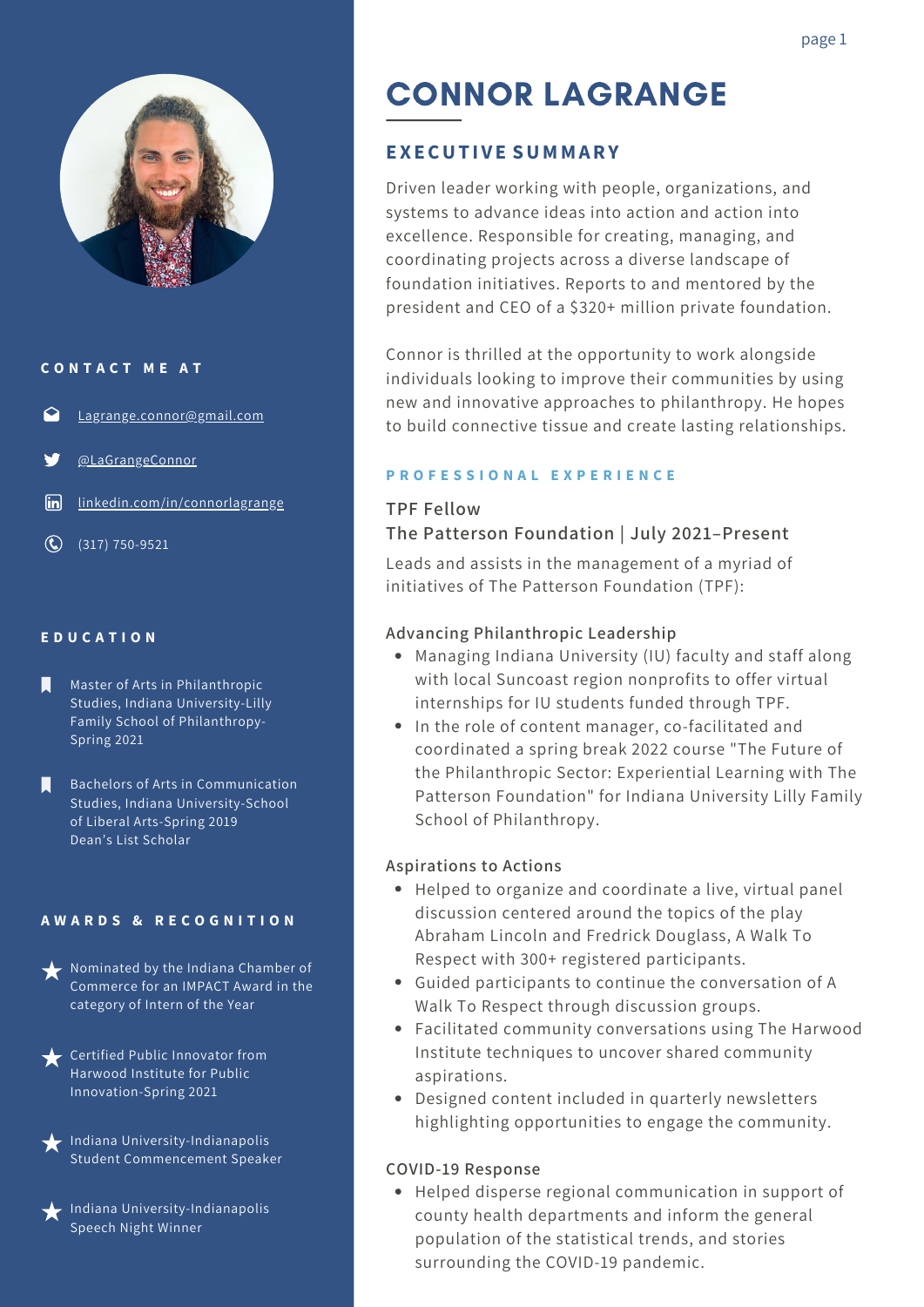**C O N T A C T M E A T**

- ◒ [Lagrange.connor@gmail.com](mailto:Lagrange.connor@gmail.com)
- [@LaGrangeConnor](https://twitter.com/LagrangeConnor)
- $\sqrt{2}$ [linkedin.com/in/connorlagrange](https://www.linkedin.com/in/connorlagrange/)
- $\bigodot$  (317) 750-9521

#### **M U L T I C U L T U R A L & C O M M U N I T Y E X P E R I E N C E**

- Substitute Teacher  $\blacklozenge$ The Oaks Academy | Indianapolis Spring 2020–Spring 2021
- Mentor Young Life | Raceway Region December 2016–January 2019
- Vice President of Student Affairs  $\blacklozenge$ Christian Student Fellowship | Indiana University Indianapolis Fall 2015–Spring 2019
- Elementary Outreach Coordinator ś Kids Inc | Indianapolis Fall 2014–Summer 2018
- International Intern  $\blacklozenge$ African Leadership | Mombasa, Kenya September 2015–December 2015

#### **A T T R I B U T E S O F E X C E L L E N C E**

- **S** Creative Communicator
	- Confident voice used with a combination of data-driven and lived experiences to engage audiences
	- Captivating public speaker with experience ranging from leading meetings and community conversations to speaking in front of audiences of 20.000+
	- Author of bi-weekly blogs published for the foundation's use
	- Background in interpersonal communication

#### Ardent Learner

- Active participant in the learning process
- Willing and eager mentee
- There is always a creative solution to be found

# CONNOR LAGRANGE

#### **Fueling Dynamic Fundraising**

- Managing a collaborative endeavor between The Fund Raising School at IU and TPF.
- Coordinated a six-week course on board engagement in fundraising taught by The Fund Raising School for local Suncoast nonprofits.
- Co-facilitating a year-long consulting effort to help participating organizations develop and implement a fundraising plan.

#### **Suncoast Campaign for Grade-Level Reading**

- Conducted qualitative and quantitative research to produce reports to align regional funders on the collaborative undertakings of the campaign. Coordinating with local school districts and community partners to help strengthen the campaign by telling data-driven stories to reinforce the impact.
- Serving as the assistant project manager on Suncoast Remake Learning Days. Part of a national movement, Suncoast Remake Learning Days is a 10-day learning festival celebrating hands-on learning.
	- Facilitated Webversations and Labinars to event hosts on the topics of:
		- **Marketing**
		- Audience Building
		- Content development
		- Social Media
	- Created marketing and social media toolkits.
	- Worked with the Legal team to craft Memorandums of Understanding and Hold Harmless agreements.

#### PROFESSIONAL EXPERIENCE BEFORE **T H E P A T T E R S O N F O U N D A T I O N**

### **Influence|SG | August 2019–June 2021 Graduate Fellow**

- Facilitated qualitative and quantitative research for clients such as Truth Campaign, World Economic Forum, Joyce Foundation, and Skoll Centre for Social Entrepreneurship at the Said Business School, University of Oxford.
- Assisted in the creation of research reports, including the Influencing Young America to Act reports.
- Created and developed social media posts, website content, and graphics.